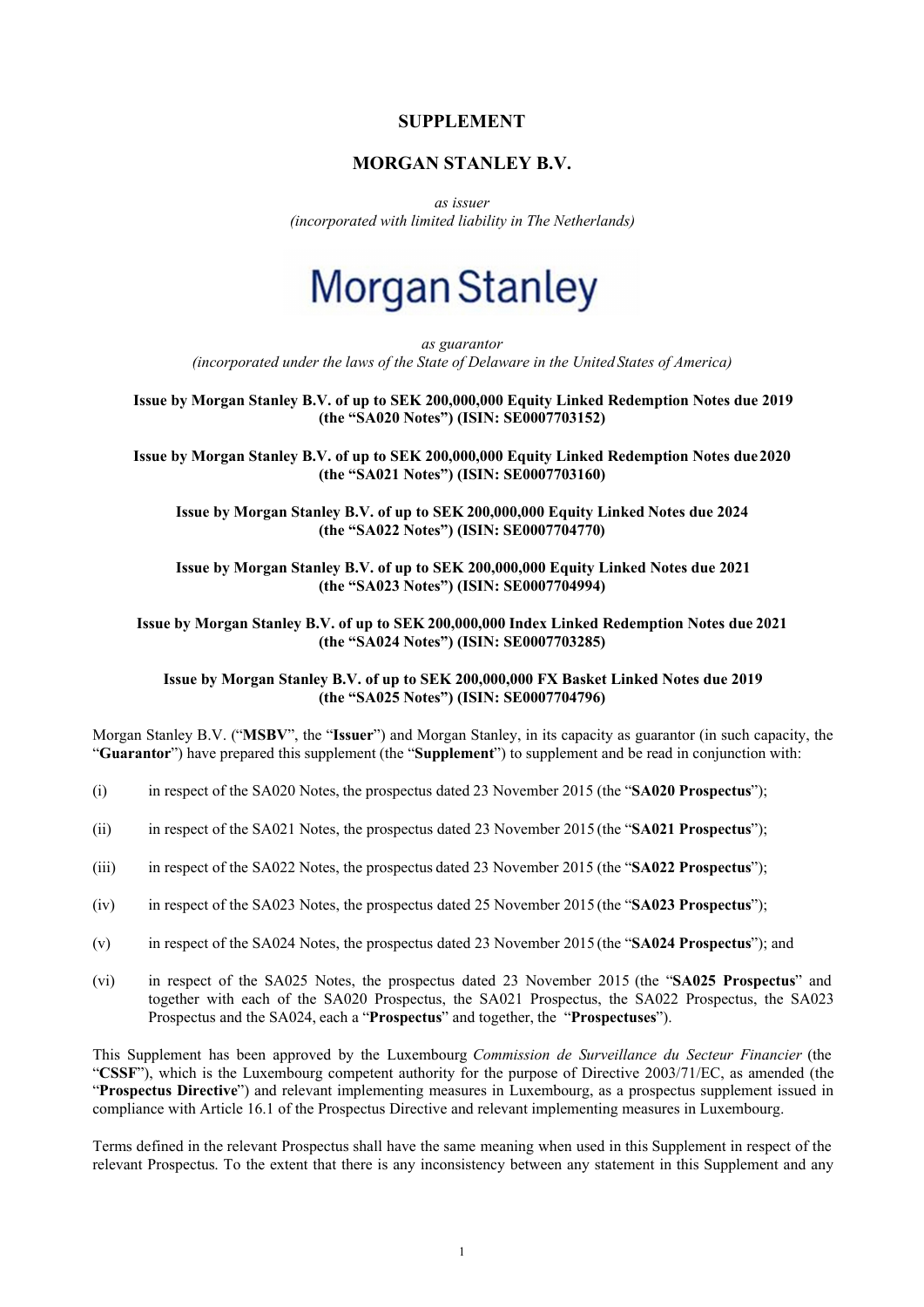other statement in, or incorporated by reference in, the relevant Prospectus, the statements in this Supplement will prevail.

The purpose of this Supplement is to disclose changes of the credit rating of Morgan Stanley by Standard & Poor's Financial Services LLC through its business unit Standard & Poor's Ratings Services.

In accordance with Article 13 paragraph 2 of the Luxembourg Law on Prospectuses dated 10 June 2005, investors who have agreed to purchase or subscribe for, or have applied to purchase or subscribe for, any of the SA020 Notes, the SA021 Notes, the SA022 Notes, the SA023 Notes, the SA024 Notes or the SA025 Notes prior to the publication of this Supplement shall have the right, exercisable within two Business Days following the date of publication of this Supplement, to withdraw their acceptances or applications by notice in writing to the relevant Issuer or Manager, as the case may be. The final date within which such right of withdrawal must be exercised is 10 December 2015.

Each of the Issuers and the Guarantor, as applicable, confirm the following:

Save as disclosed in this Supplement, no significant new factor, material mistake or inaccuracy relating to information included in the relevant Prospectus has arisen since the publication of the relevant Prospectus.

Each of the Issuers and the Guarantor accepts responsibility for the information contained in this Supplement. To the best of the knowledge and belief of the Issuers and the Guarantor (who have taken all reasonable care to ensure that such is the case), the information contained in this document is in accordance with the facts and does not omit anything likely to affect the import of such information.

This Supplement is available for viewing, and copies may be obtained from, the offices of the Issuers and the Paying Agents. This Supplement is also available on Morgan Stanley's website at www.morganstanleyiq.eu and on the website of the Luxembourg Stock Exchange at www.bourse.lu.

8 December 2015

### **MORGAN STANLEY**

#### **MORGAN STANLEY B.V.**